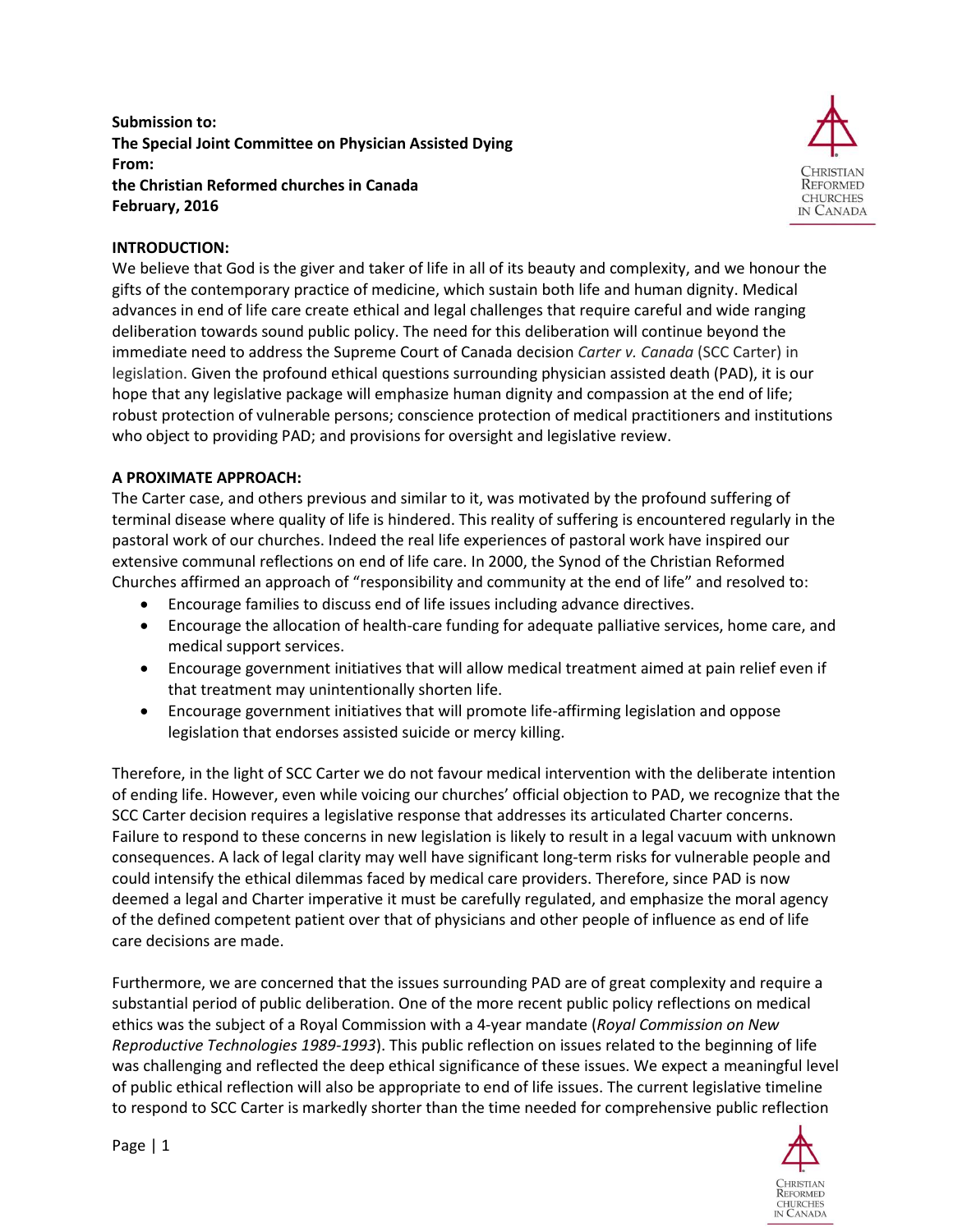on key end of life issues. With this in mind, we encourage measures in PAD legislation that mandate a thorough review process to provide for meaningful public deliberation and adaptation of an initial public policy framework for PAD.

The *External Panel on Options for a Legislative Response to Carter v. Canada* found significant (and statistically representative) public support for a national PAD oversight body. Detailed tracking of statistics and the legal and ethical issues of a nascent PAD regime are critical for transparency and public confidence, and will assist in ongoing determinations of efficacy and public good.

# **ISSUES OF CONCERN:**

We present the following issues of concern as matters for the deliberation of this Special Committee and the Government of Canada in the formation of PAD legislation:

# 1. *Involuntary Euthanasia and informed consent*

One of our primary concerns in any legal provision for PAD is the prospect of *euthanasia without consent.* In Europe there are occasions in which the physician may legally apply life-ending medication without the consent of the patient. These events of involuntary euthanasia are rare but underscore for us the need for robust measures for informed consent in any PAD regime.

A grounding for informed consent are *advanced directives*. These provide clear expression of a person's wishes concerning end of life care before a time that they are no longer capable of competent decision making. Any legislation concerning PAD should include specific provisions for the respect of advanced directives, as well as public education to encourage their use.

The principal risk we foresee in any PAD regime is the loss of patient autonomy in the event of involuntary euthanasia. This is most certainly a concern for disabled people and other vulnerable communities. A legally defined competent patient is the primary moral agent responsible for a PAD decision. The prohibition of administrators, physicians, and even family members from overriding the decision making agency of the individual patient will therefore be a critical clause for the prevention of involuntary euthanasia. Specific reference to the protection of disabled people and other vulnerable populations is essential in PAD legislation.

# 2. *Medical care providers/Institutions conscience protection*

Given the diversity of opinion on PAD and end of life ethics, physicians and other medical care providers, including institutions, need meaningful conscience protection in any PAD regime. Canada's public health care system puts medical care providers in clear positions of public service that require respect of, and provision for, the diversity of patients' perspectives on PAD. Care providers with ethical objections to PAD must not be compelled to provide PAD services. However, conscience bound care providers must not exercise their power in the medical system in a way that restricts the moral agency of a patient to seek PAD services from another practitioner.

Physicians' conscience conflicts could be minimized by establishing a specific and opt-in training certification for physicians providing PAD. No other practitioners should be required to provide PAD services.

### 3. *Palliation and community care:*

Out of an abundance of compassion, we place a high priority on enhancing palliative care and community supports for people at the end of life. The honourable heritage of Canadian public health

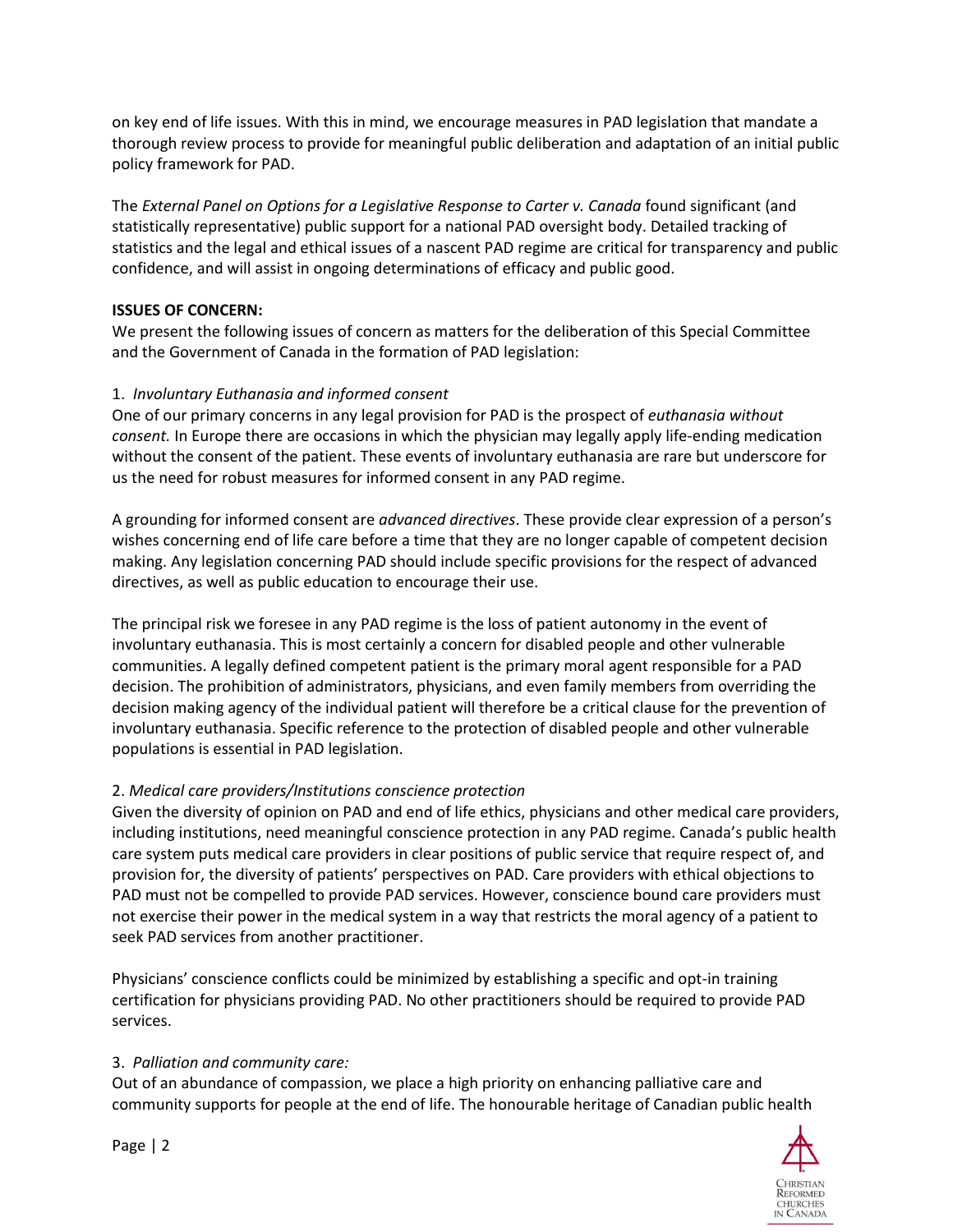care displays a profound respect for life, health, and human dignity. We hope that this heritage will be reflected in contemporary developments in end of life care. And particularly, in light of House of Commons motion M-456 (2014), we hope that Canada and the provinces develop a robust national palliative care strategy in collaboration with the full range community care providers (for profit, faithbased, ethnic etc). The urgent SCC-inspired focus on PAD must not supplant this deeply important conversation. Public policy dialogue and development on compassion and human dignity at the end of life must not be restricted to PAD. It is our conviction that since PAD is deemed legally necessary, it should be exceedingly rare. An integrated palliative care strategy that provides appropriate medical support and enhances community engagement can provide patients with a range of options at the end of life. People who suffer at the end of life must be provided all possible provisions for dignity and comfort: excellent palliative care and pain management (even that which may hasten death); and the social and spiritual support that is provided in a context of community. We note that the *External Panel* found significant public support for the implementation of national strategies for palliative care, home care, and disability support. Each of these measures, properly developed and administered, can provide compassion and dignity for people throughout and at the end of life. This is a critical area of public policy formation in a context of an aging population and the deepening complexity of ethics in medical care.

### **RECOMMENDATIONS**

Given the speed of care advancements and the ethical complexities of compassion and human dignity at the end of life, our churches have not had opportunity for a fulsome discussion on the issues addressed in SCC Carter. Ethical reflection on controversial issues takes time and must be sought out even under the constraints of the SCC deadline. However, given a commitment to constructive contributions to this important public dialogue we offer the following initial recommendations:

### *1. Review and oversight:*

- a) That any federal PAD legislation include a formal 3 year review. The review should mandate comprehensive national consultations with stakeholders on the efficacy, public good, and ethical challenges of any initial federal legislation as part of an expected updating and amendment process.
- b) That the committee take note of the *External Panel's* finding of public support for significant national oversight of the practice of PAD and implement an appropriate regime.

# *2. Respecting moral agency:*

- a) That a legally defined competent patient is the moral agent responsible for any decisions with respect to end of life care. Therefore, legislative measures to minimize coercion and undue influence, and to prevent involuntary euthanasia, are critical. Special attention to the protection of disabled people and other vulnerable populations, and particularly to their moral agency, is essential.
- b) That any PAD regime use *advanced directives* as the preferred expression of a patient's wishes. And further, that public education on advanced directives be a part of any legislative package for PAD.

### *3. Medical care providers' conscience protection:*

That conscience bound medical providers and institutions not be required to provide PAD services. In this respect we commend to you the Canadian Medical Association's *Principlesbased Recommendations for a Canadian Approach to Assisted Dying,* and in particular their:

*Foundational Principle 3* - respect for physician values;